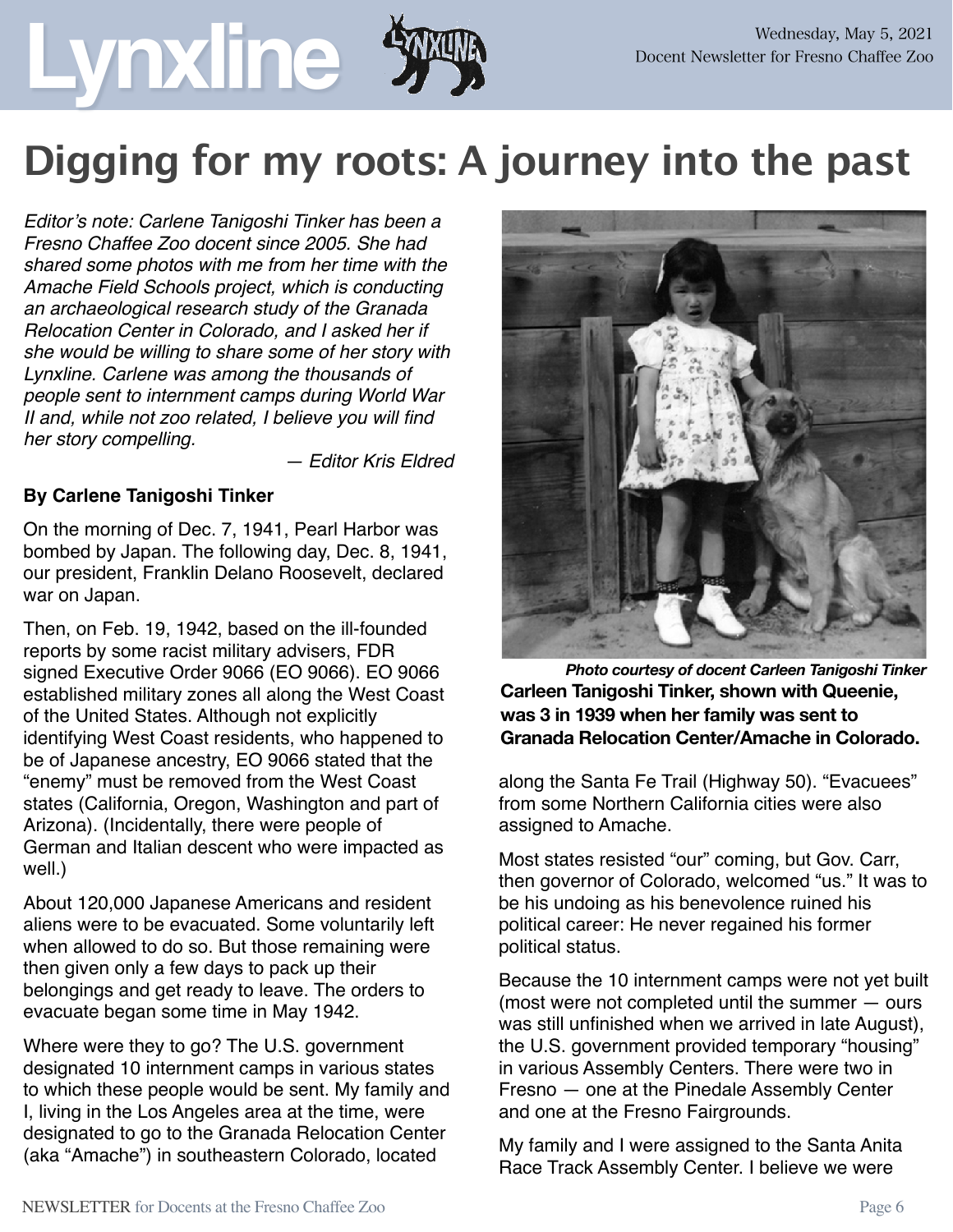## Wednesday, May 5, 2021<br>Docent Newsletter for Fresno Chaffee Zoo



2008.

They were conducting an archaeological research study at the internment camp where I spent my early years. Wow! That

in itself was exciting! At one point, volunteers were being asked to join them. And I, being a front-row type, raised my hand eagerly. I had always wanted to go on a "dig," so this was the

to the Granada Relocation Center as Amache) that they started in

one of the families that occupied a horse stall — you can imagine what that was like!? In any case, we were there from May 1942 until Aug. 27, 1942. Only a small portion of those assigned to this Assembly Center went to Colorado. The government decided to mix us up in order to prevent any collusion, so other families/individuals were sent to one of the other internment camps.

At the time, the Granada Relocation Center/ Amache was the 10th largest "city" in



*Photo courtesy of Dr. Bonnie Clark*  **Carleen Tanigoshi Tinker helps unearth the history behind the Granada Relocation Center/Amache at a field school.**

Colorado; the largest number of residents probably hovered around 7,000. THIS WAS THE BEGINNING OF MY HISTORY!

In May 2009, I attended an Amache reunion in Las Vegas. I had never attended one before, although there were several leading up to this one. I had seen the announcement in the *Pacific Citizen,* a newspaper read by many Japanese Americans. I shared this announcement with my maternal uncle and my cousin and their wives. Not really planning to attend myself, they said, "We'll go if you go!"

Well, I did and that was the start of my personal "Journey into the Past." At that reunion, I met Dr. Bonnie Clark and two of her graduate students, April Kamp-Whittaker (now, Dr. April Kamp-Whittaker) and Ms. Dana Shew. They were talking to curious folks about their research at the Granada Relocation Center/Amache (for brevity, I shall refer

chance to do one. I contacted Dr.

Bonnie Clark after the reunion, and she agreed that I could come along in 2010. (I've gone five times now, and I plan to join them again this July.) I asked a friend, Judy Speer, to join me — I had met her earlier on an African safari, and she, like me, enjoys new adventures. So, outfitting ourselves with kidskin gloves, trowels and other like equipment that was recommended, Judy and I reported to Amache, with hopes of learning about Amache and, of course, about field archaeology.

In each Amache Field School (2010, 2012, 2014, 2016 and 2018), I have been involved in unearthing things — physically and culturally — about lives of the internees/incarcerees as whole, and about my personal history at the same time. There are three notable, personal experiences that have resulted that stand out in my mind.

*Continued on Page 8*